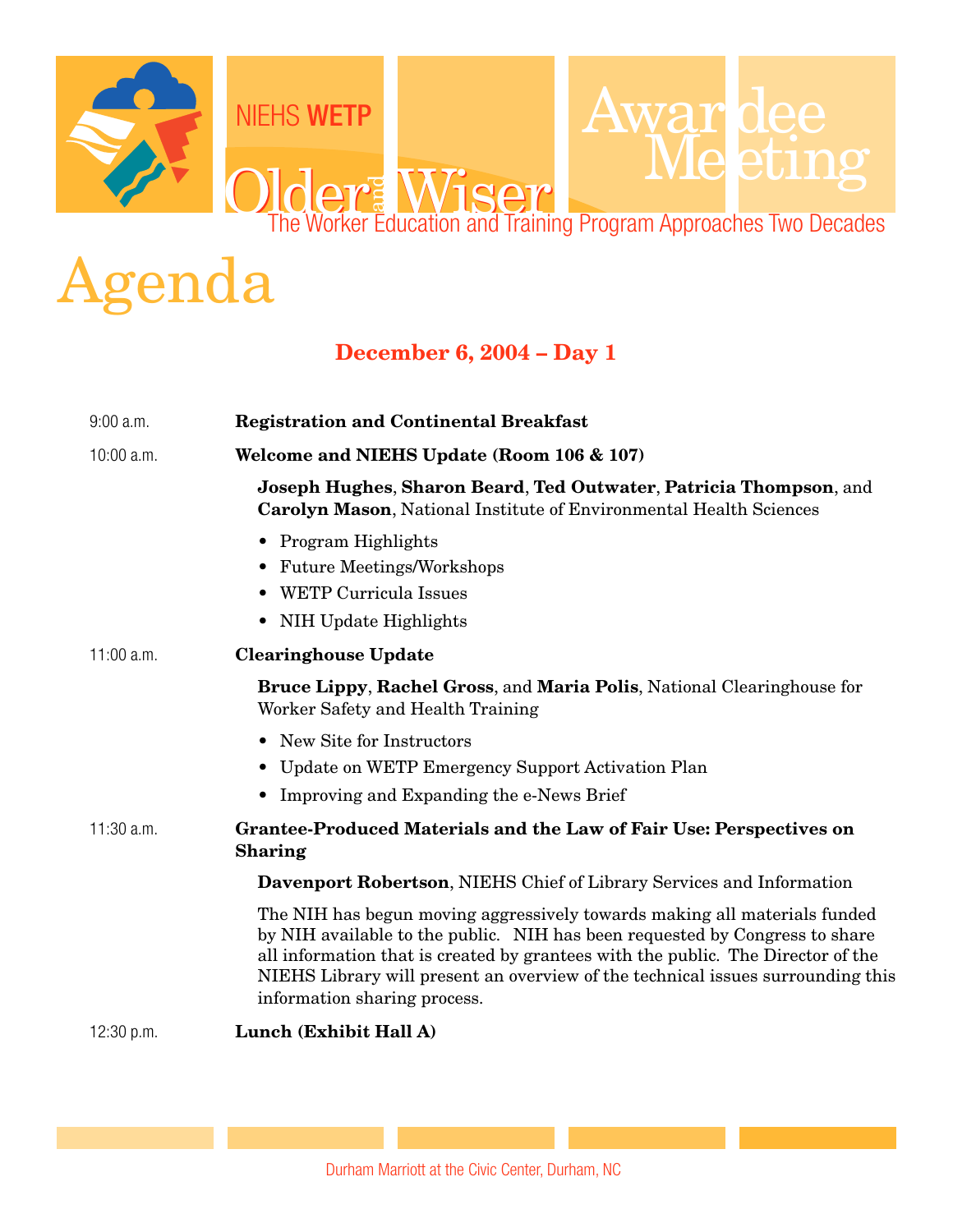| 2:00 p.m. | Health & Safety Library and Curricula Catalog Updates (Room 106 & 107)                                                                                                                                                                                                                                                                                                                                                                  |                                 |
|-----------|-----------------------------------------------------------------------------------------------------------------------------------------------------------------------------------------------------------------------------------------------------------------------------------------------------------------------------------------------------------------------------------------------------------------------------------------|---------------------------------|
|           | <b>Manfred Stanfield, National Clearinghouse for Worker Safety and Health</b><br>Training                                                                                                                                                                                                                                                                                                                                               |                                 |
|           | This session will feature a demonstration of the updates to the Health & Safety<br>Library and Curricula Catalog.                                                                                                                                                                                                                                                                                                                       |                                 |
| 2:30 p.m. | <b>Concurrent Sessions [Break at 3:30 p.m.]</b>                                                                                                                                                                                                                                                                                                                                                                                         |                                 |
|           | <b>Business Official Meeting</b>                                                                                                                                                                                                                                                                                                                                                                                                        |                                 |
|           | • Carolyn Mason                                                                                                                                                                                                                                                                                                                                                                                                                         | <b>Grants Management Issues</b> |
|           | • Pamela Evans, National Institute of<br><b>Environmental Health Sciences</b>                                                                                                                                                                                                                                                                                                                                                           | Room 105                        |
|           | Completing the Project Period Process<br>$\,$                                                                                                                                                                                                                                                                                                                                                                                           |                                 |
|           | Closeout, Final Reports, Carryover<br>$\!\!>$                                                                                                                                                                                                                                                                                                                                                                                           |                                 |
|           | Program Official Meeting                                                                                                                                                                                                                                                                                                                                                                                                                |                                 |
|           | <b>Joseph Hughes</b>                                                                                                                                                                                                                                                                                                                                                                                                                    | <b>HWWT/DOE Issues</b>          |
|           | <b>Ted Outwater</b>                                                                                                                                                                                                                                                                                                                                                                                                                     | Rooms 106 & 107                 |
|           | National Response Plan<br>$\,$                                                                                                                                                                                                                                                                                                                                                                                                          |                                 |
|           | <b>Sharon Beard</b><br>$\bullet$                                                                                                                                                                                                                                                                                                                                                                                                        | <b>MWT/BMWT Issues</b>          |
|           | • Gary Kaplan, JFY Networks/CPWR<br>Consortium                                                                                                                                                                                                                                                                                                                                                                                          | Boardroom 2                     |
|           | • Bruce Lippy and Larry Reed, National Clearinghouse for Worker Safety<br>and Health Training                                                                                                                                                                                                                                                                                                                                           |                                 |
|           | This breakout session will focus on sharing lessons learned and best prac-<br>$\,$<br>tices in marketing, outreach and education efforts. Mr. Kaplan will share<br>his strategy for promoting the success of their program in Boston, MA.<br>In addition, the session will focus on increasing linkages with contractors/<br>employers, updates to curricula and how to effectively use the resources of<br>the National Clearinghouse. |                                 |
|           | <b>Patricia Thompson</b>                                                                                                                                                                                                                                                                                                                                                                                                                | Data Issues                     |
|           | <b>Manfred Stanfield</b>                                                                                                                                                                                                                                                                                                                                                                                                                | Room 108                        |
|           | Lynn Albert, Alpha Gamma Technologies, Inc.                                                                                                                                                                                                                                                                                                                                                                                             |                                 |
|           | <b>Eric Steele, National Institute of Environmental Health Sciences</b>                                                                                                                                                                                                                                                                                                                                                                 |                                 |
|           | Curricula Catalog Training<br>$\,$                                                                                                                                                                                                                                                                                                                                                                                                      |                                 |
|           | <b>DMS</b> Updates<br>$\,$                                                                                                                                                                                                                                                                                                                                                                                                              |                                 |
| 4:30 p.m. | <b>Adjourn</b>                                                                                                                                                                                                                                                                                                                                                                                                                          |                                 |
| 6:30 p.m. | Dinner on Your Own (See Restaurant Leaflet in your Packet)                                                                                                                                                                                                                                                                                                                                                                              |                                 |
| 8:30 pm   | <b>Social Evening Event - Durham Marriott Bar</b>                                                                                                                                                                                                                                                                                                                                                                                       |                                 |

Older and Wiser: Worker Education and Training Program Approaches Two Decades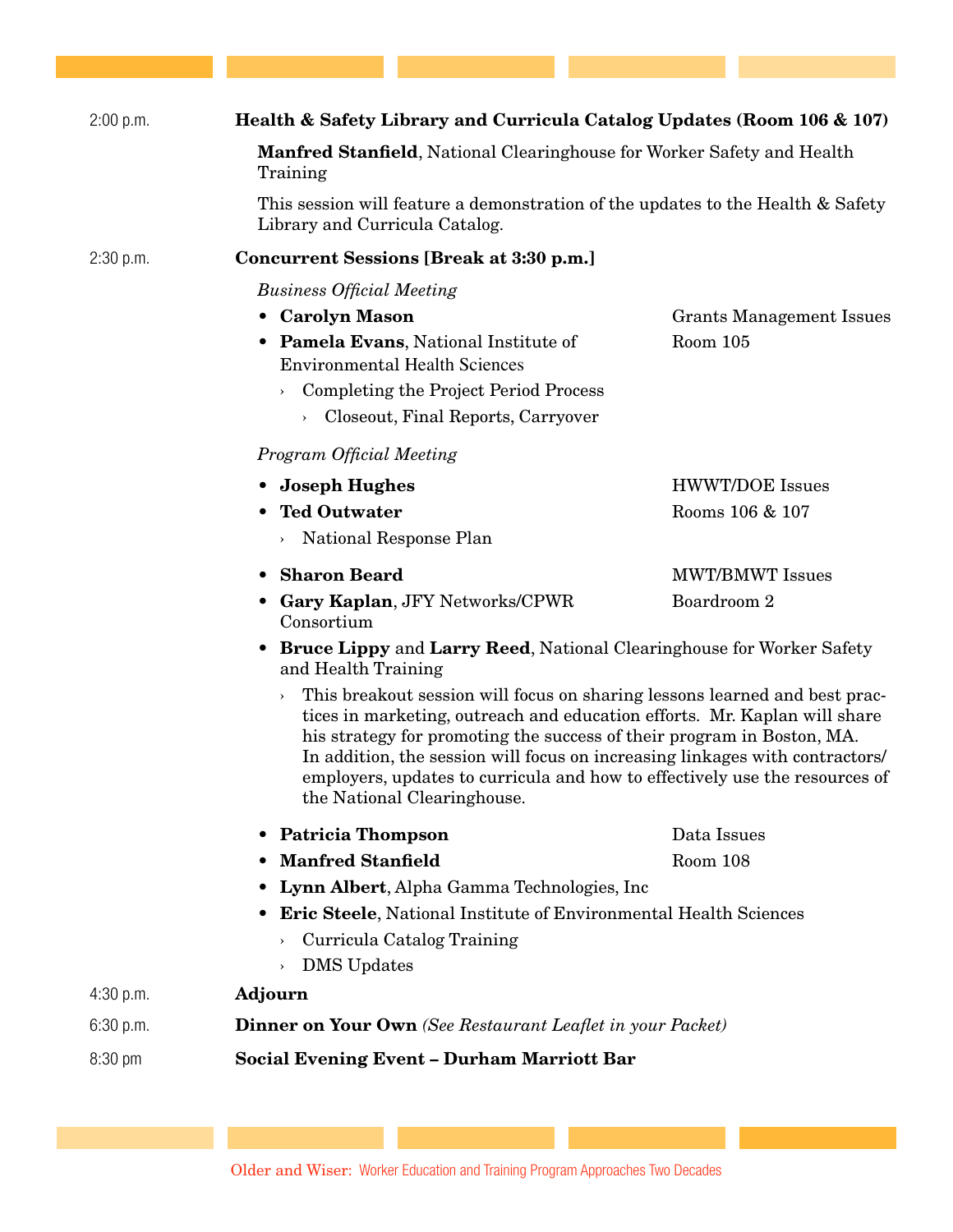

## Agenda

## **December 7, 2004 – Day 2**

| 8:00a.m.     | <b>Continental Breakfast</b>                                                                                                                                                                                                                                                                                                                                                                                     |
|--------------|------------------------------------------------------------------------------------------------------------------------------------------------------------------------------------------------------------------------------------------------------------------------------------------------------------------------------------------------------------------------------------------------------------------|
| 8:30 a.m.    | <b>Advanced Training Technology: New Awards and New Directions (Room</b><br>106 & 107)                                                                                                                                                                                                                                                                                                                           |
|              | Moderator: Ted Outwater                                                                                                                                                                                                                                                                                                                                                                                          |
|              | Panelists:<br><b>Thomas Held, Metamedia Training International</b><br><b>Kent Anger, Northwest Education Training Assessment</b><br>Robert Gray, CogniTech<br>Deborah Marmarelli, DCM Associates<br><b>Michael Glassic, Y-Stress</b>                                                                                                                                                                             |
|              | This session will focus on the current SBIR/STTR e-learning awardees: their<br>companies, current projects, and their evaluation processes. The presentations<br>will set the stage for a general discussion on the evaluation of ATT/e-learning<br>projects and their relationship to the Minimum Criteria for worker safety and<br>health training. Are we taking a new direction?                             |
| $10:00$ a.m. | <b>Break</b>                                                                                                                                                                                                                                                                                                                                                                                                     |
| 10:15 a.m.   | <b>Trends and Labor Market Study Panel</b>                                                                                                                                                                                                                                                                                                                                                                       |
|              | Moderator: Sharon Beard                                                                                                                                                                                                                                                                                                                                                                                          |
|              | Panelists:<br><b>David Cormier, West Virginia University</b><br>Owen Douglass, Weston Solutions, Inc.<br>David Anderson, Clean Harbors, Inc.                                                                                                                                                                                                                                                                     |
|              | Dr. David Cormier, a labor economist from West Virginia University under con-<br>tract with the National Clearinghouse, revisited the 1996 study of the hazardous<br>waste market. He will share the results of his most recent evaluation that was<br>conducted through available electronic databases. Two contractors will then<br>offer reactions to the study results and communicate insights on how their |